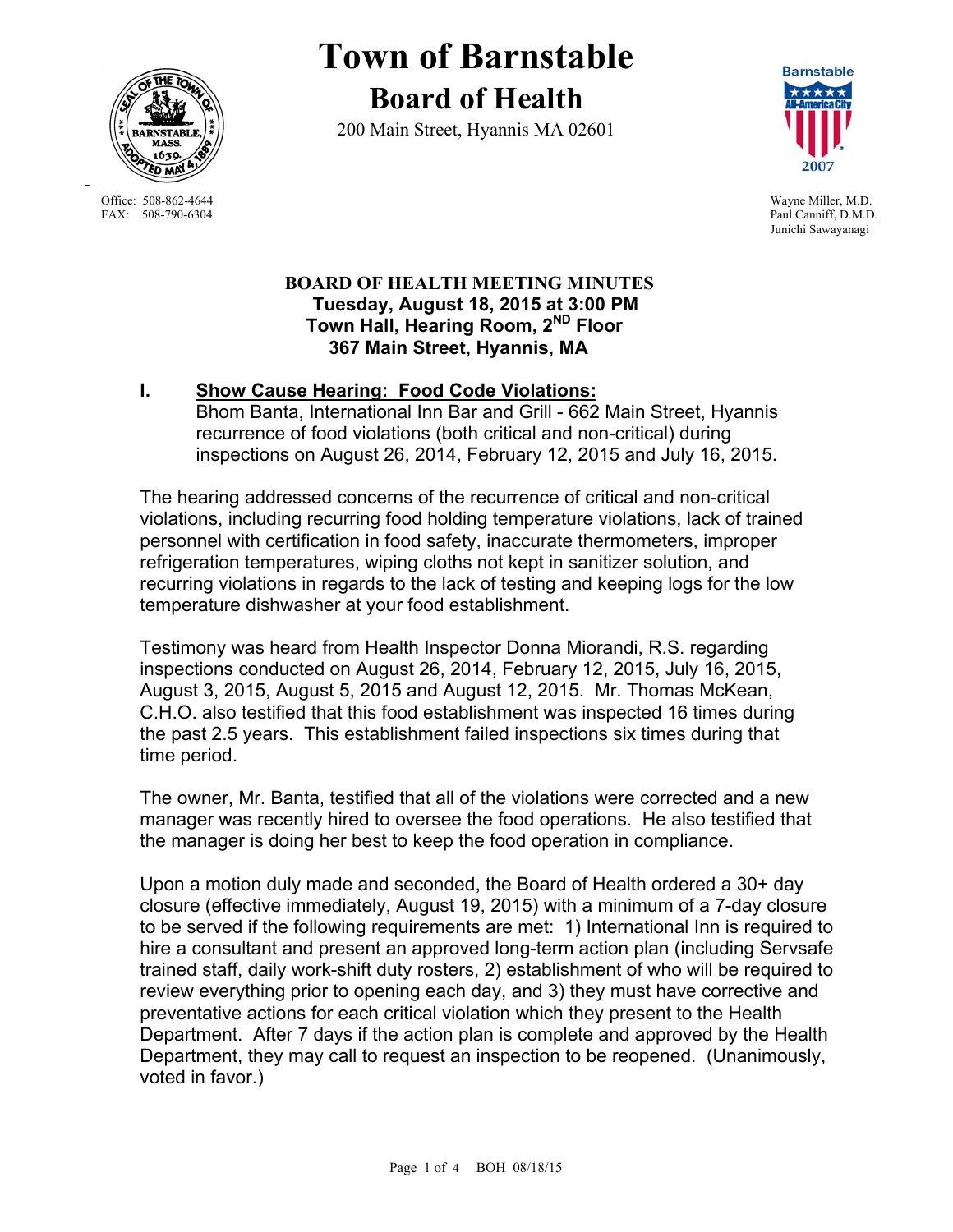## **II. Hearing – Underground Storage Tanks (30 years+):**  Old Storage Tanks to be removed.

A. John & Jeanne Remmers, owners – 97 Outpost Lane,Centerville

Mr. and Mrs. Remmers were present and sought to obtain an extension.

Upon a motion duly made and seconded, the Remmers were granted an extension on their deadline to have the underground storage tank removed of 180 days. (Unanimously, voted in favor.)

B. Brian & Susan Morrison, owners – 55 Scudder Bay Circle, Centerville

No one was present.

Upon a motion duly made and seconded, the Board voted to continue this item to the September 8, 2015 meeting unless the owners provide the Health Division with a certified signed-off removal permit from the Fire Department prior to that date. (Unanimously, voted in favor.)

C. David Dumont, Trustees Greenwood S.R.T. – 30 Elm Avenue, Hyannis

No one present.

Dean Melanson, Deputy Chief-Hyannis Fire Dept, said he was aware that this address, formerly 1 Elm, was formerly the Police Station. There were two tanksone was removed, one filled in. Dean will have a copy of signed permit of removal sent to the Health Division. (Item resolved.)

D. James and Deborah O'Glishen, owners – 143 Chase Street, Hyannis.

(Item resolved prior to meeting.)

E. Dawn Dennen, owner – 473 Pine Street, Centerville

No one present.

Upon a motion duly made and seconded, the Board voted to continue this item to the September 8, 2015 Board meeting. (Unanimously, voted in favor.)

F. Jeanne Walsh-Fisher – 108 Greenwood Avenue, Hyannis

Jeanne Walsh-Fisher spoke with the loan program and learned the loan program is not available to those who chose to switch to gas from oil. The program is apparently only available for people who have underground tanks and who continue to use oil but in above ground tanks. She is still working on obtaining financing.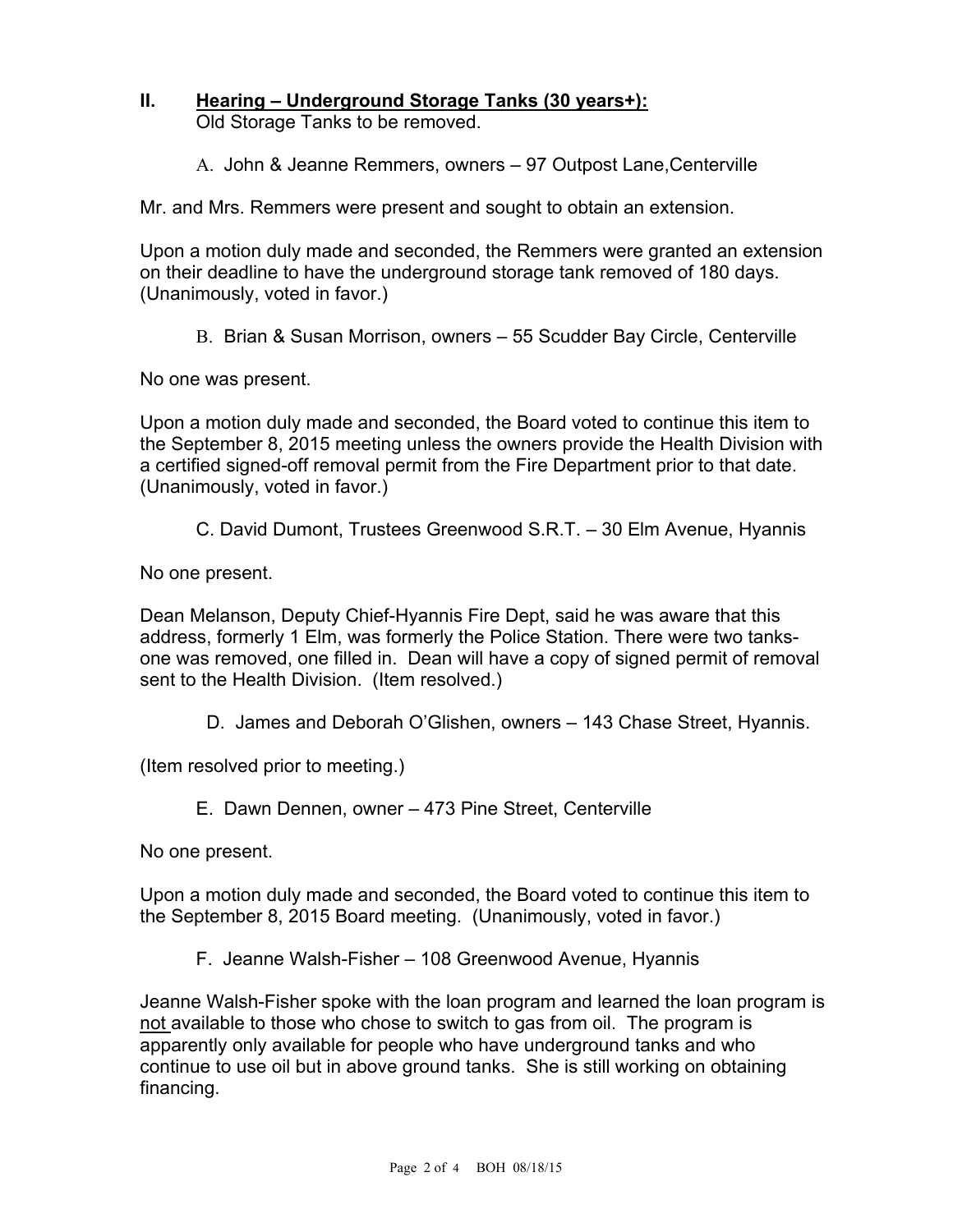Upon a motion duly made and seconded, the Board voted to grant a deadline extension of 180 days to remove the underground storage tank. (Unanimously, voted in favor.)

Also, Dr. Canniff will speak to the loan program and find out why it is not available to owners choosing gas. He will contact the owner if the program considers making changes.

G. Linda, Marie, Cara, Donna Whitcomb – 88 Greenwood Avenue, Hyannis

No one present.

Upon a motion duly made and seconded, the Board voted to continue this item to the September 8, 2015 meeting. (Unanimously, voted in favor.)

#### **III. Hearing – Stable**

A. Kathy Woodbury, horse stable operator, and Mrs. Richard Koppen, property owner – 365 Sampson Mill Road, Cotuit, for failure to remove waste from all the paddocks and surrounding areas.

No one present.

Upon a motion duly made and seconded, the Board voted to continue this item to the September 8, 2015 meeting for a Show-Cause Hearing. (Unanimously, voted in favor.)

B. Christina Jenkins, horse stable operator – 30 Shaws Lane, West Barnstable, operating a stable without a stable permit.

No one present.

Upon a motion duly made and seconded, the Board voted to continue this item to the September 8, 2015 meeting. (Unanimously, voted in favor.)

C. Kim Jaworowski, horse stable operator – 351 Poponesett Road, Cotuit, non-payment of stable permit.

Resolved prior to the meeting.

## **IV. Septic Variance – I/A Septic System:**

A. Matthew Costa, Cape & Islands Engineering, representing Linda Warren, Trustee – 55 Hi-Ona-Hill Road, Centerville, Map/Parcel 207-092-001, 20,147 square foot parcel, four bedroom Innovative Alternative Fast Septic System.

Matthew Costa was present. Discussion focused around interpretation of MA DEP Approval Letter for General Use of Fast I/A system. The Mr. Costa will ask MA DEP to support his interpretation and to state it in writing. The Board believes the load